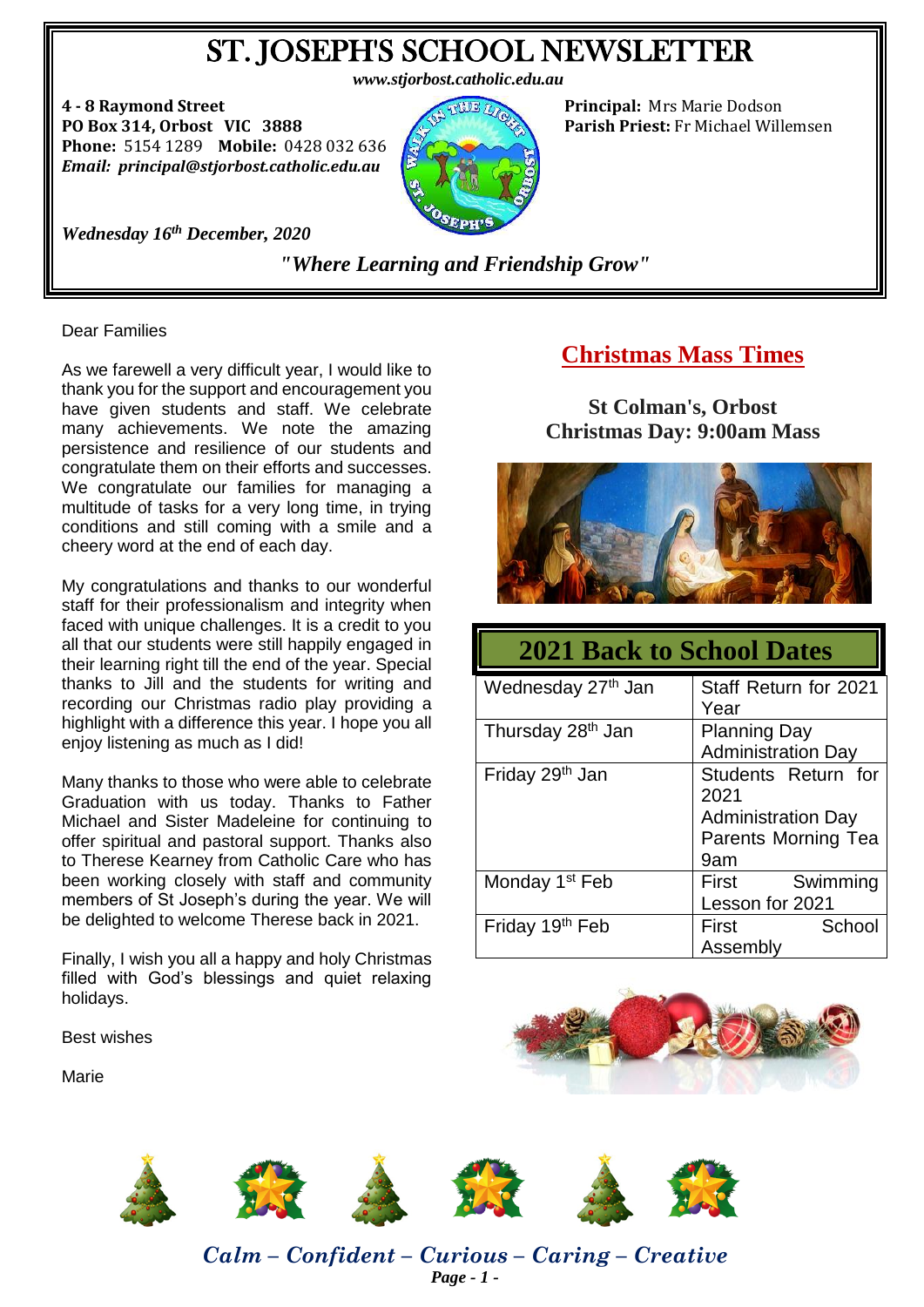#### **PRAYER**



Loving God, your desires for the human race go far beyond all that we could hope or imagine. As we contemplate the wonder of your love at work in Mary, may be inspired by

her faith and follow her way of faithful love whenever you call us out into the depths of your love. We ask this in Jesus' name, confident that you will hear us.

# **GRADE 6 GRADUATION**

Congratulations to **Shyer, Ramona & Angus** on completing your Primary Education at St Joseph's, Orbost



The staff of St Joseph's would like to wish everyone a very happy and joyous Christmas and best wishes for the holiday period – travel safely, and we look forward to seeing all of you again next year.



# **EAST GIPPSLAND LIBRARY SCHOOL HOLIDAY PROGAM**

Children aged 5 - 12 are invited to take part in East Gippsland Shire Library's free Summer School Holiday Program.



Bookings are essential for all events and can be made in person at the library, by phoning 5152 4225, or by emailing **[library@egipps.vic.gov.au](mailto:library@egipps.vic.gov.au)**

Due to COVID-19 room capacity limits, parents/carers may be unable to stay with their children for the duration of the session. Please consider if your child is comfortable being unaccompanied before booking in.

There are six events running over the January School Holidays:

- Wildlife Show Black Snake **Productions**
- Paint a Library Bag Activity Session
- Mulan Movie Screening
- Drawing Characters with Leigh Hobbs
- The Secret Garden Outdoor Family Movie Screening
- Mulan Outdoor Family Movie Screening

#### **School Holiday Intense Swimming Program**

**Cost – 5 lessons for \$55 – Book Online, (you will be contacted regarding lesson times) One week program. One group lesson each day.**

Incentive for swimming in this program are:

- Having a lesson each day for a week enhances confidence and ability in swimming.
- Lessons will be same time each day.
- Child/children will be grouped into age/level ability.
- During swimming lessons, teachers work on numerous safety skills alongside general technique of strokes.
- Program is Swim and Survive program.

Enrol online: Find a form Recreation Centres Swim Lesson Enrolment Form-Orbost **eastgippsland.vic.gov**

*Calm – Confident – Curious – Caring – Creative Page - 2 -*